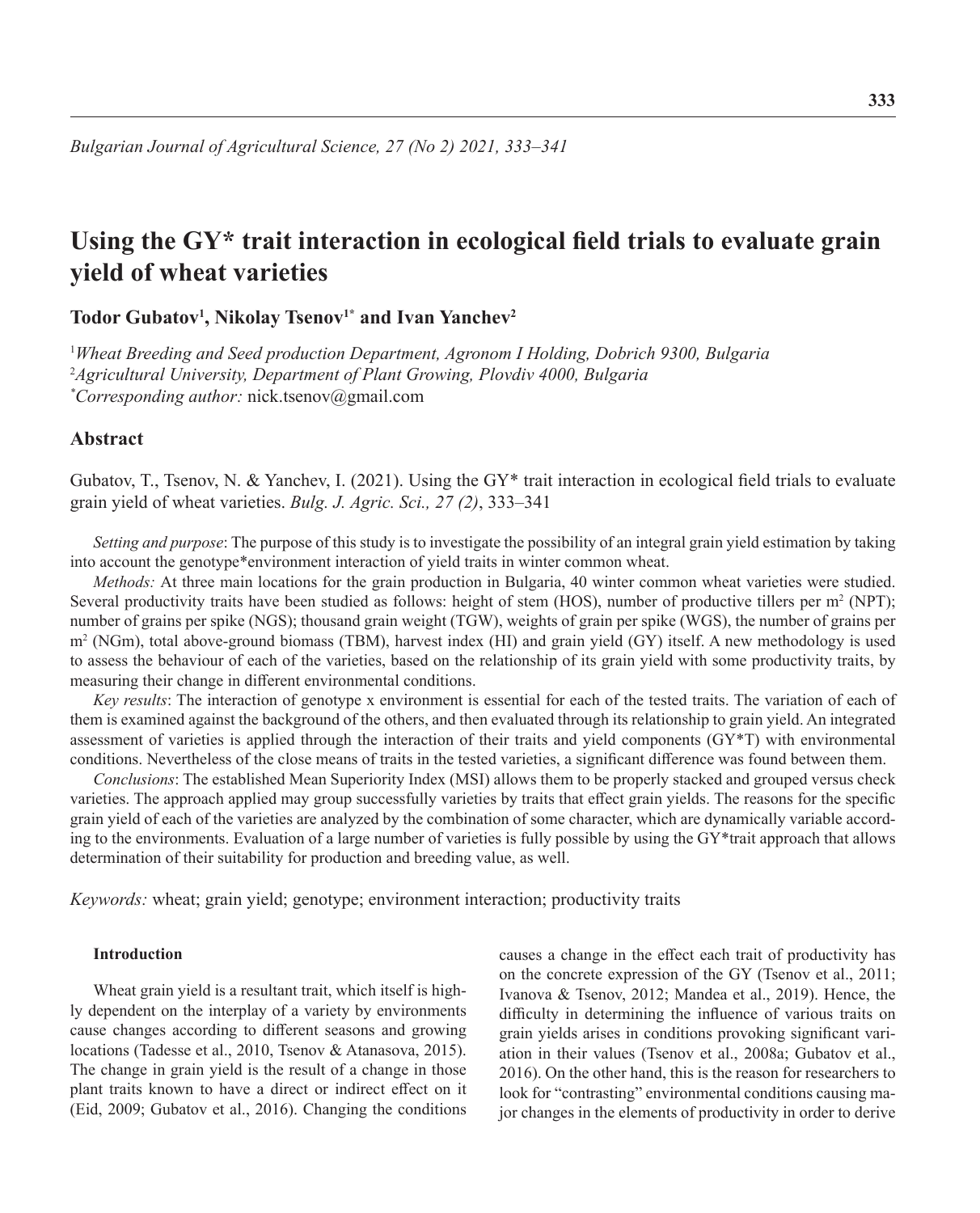maximum useful information about the interrelationships between the traits, however (Mustatea et al., 2009; Ivanova et al., 2011). In order to achieve this, it is imperative that the interaction of the genotype by environment interactions is correctly recorded (Mondal et al., 2013, Van Ittersum et al., 2013).

In their studies, Slafer et al. (2014) argue that a compromise between the number of grains, size of grain and productive tillering, according to the conditions of the region, has a positive influence on the stability of wheat. NGS is important for grain yield, according to studies by Dreccer et al. (2009), Lynch et al. (2017) and Schulthess et al. (2018) carried out under radically different conditions for wheat. The Sadras and Slafer (2012) publications analyze that the NPT is the most variable, and TGW has the lowest variation. In the conditions of the Balkan Peninsula, it has been repeatedly established that NGS (Tsenov et al., 2009; Raykov et al., 2016; Mandea et al., 2019) or NPT have significant influence on grain yield (Tsenov et al., Gubatov et al., 2016; Mirosavljević et al., 2018). The other components of productivity do not significantly effect, or their influence is variable, according to conditions, which is ultimately only informative (Tsenov et al., 2008b, Tsenov et al., 2013). It is already evident that the correlation ships between the traits are not informative enough because they change as a result of their variation as direction and value (Ivanova & Tsenov, 2012). Each change in a trait has an effect on other traits as well as on grain yield, but depends on the unique combination of environmental factors, including varietal response, also. The breeders have always tried to "ignore" these complex interactions between the traits in their quest to combine them into a genotype at the highest possible levels for each one individually. In order for these efforts to be successful, it is necessary to find a way to study the changes in MET in terms of their impact on grain yields. The approaches developed by Yan & Frégeau-Reid, (2008) and Yan & Frégeau-Reid (2018) give new opportunities for accurate and detailed analysis of traits, their change and effect on GY.

So, the purpose of this study is to investigate the possibility of an integral grain yield estimation by taking into account the genotype\*environment interaction with grain yield traits of winter common wheat.

#### **Materials and Methods**

The study includes 40 varieties of winter wheat developed by the company. They were tested for two seasons 2017 and 2018 at three locations in the country: Paskalevo, Dobrich, with the designation (A); Trastenik, Rousse region, with designation (B) and Straldzha, Yambol district, marked with (C). Each variety is grown in three replications at the plot size of 10 m<sup>2</sup> . Data for productivity traits is based on each replication of field trails.

The most important characters related to productivity are analyzed as follows: height stem (HOS), number of productive stems per  $m^2$  (NPT); number of grains per spike (NGS); 1000 grain weight (TGW), grain weight per spike (WGS), number of grains per  $m^2$  (NGm), above-ground plant biomass (TBM), and grain yield (GY). The correlation dependencies between all the traits are determined. This is done in order to establish the power of their influence on grain yield, as well as the relationships between them. The approach of Yan & Frégeau-Reid (2018) is applied, which compares the varieties of a given group to produce the GY values and the values of each trait studied. On the basis of the interaction of variety by conditions, it is established which combination of traits affect the grain yield of each particular variety. In this way, valuable for grain yields traits are distinguished, different for each variety, under specific environmental conditions. The statistical analysis was done using the XLStat 2014 and Statgraphics XVI computer programs.

#### **Results and Discussion**

Traits related to the productivity of each of the varieties are presented in Table 1. The primary means data does not give a realistic picture of the value of each genotype versus the standards and relative to each of the other genotypes. The data thus arranged does not reflect the actual variation of each variety, for each trait, not to mention the interaction of the genotype \* environment in terms of direction and size (Gubatov et al., 2016). In order to make an effective comparison it is necessary to make an integrated assessment that takes into account these effects.

Given the behaviour of genotype in different growing conditions, this seems very difficult, especially if all the traits affecting the grain yield are taken into account. These inconveniences are "surrounded" by the relatively simple approach suggested by Yan & Frégeau-Reid (2018).In order to apply this approach, it is necessary to establish correlations between grain yield and each of the traits studied (Table 2).

Almost all traits except HOS show positive correlations with grain yield. Those of the traits with the strongest effect on GY exhibit negative correlations between each other, which is logical (NPT/WGS,  $r = -0.37$ ,  $p \le 0.0001$ ; NPT/NGS r = -0.37, *p <0.0001*; NGm/TGW r =-0.23, *p<*  0.0001 and NGS/TGW  $r = -0.31$ ,  $p < 0.0001$ ). In the varieties of the study group, it is interesting to note the lack of correlation between trait TGW and trait NPT (r=0.02, *p=0.6686*). Recent studies of wheat in Romania (Mandea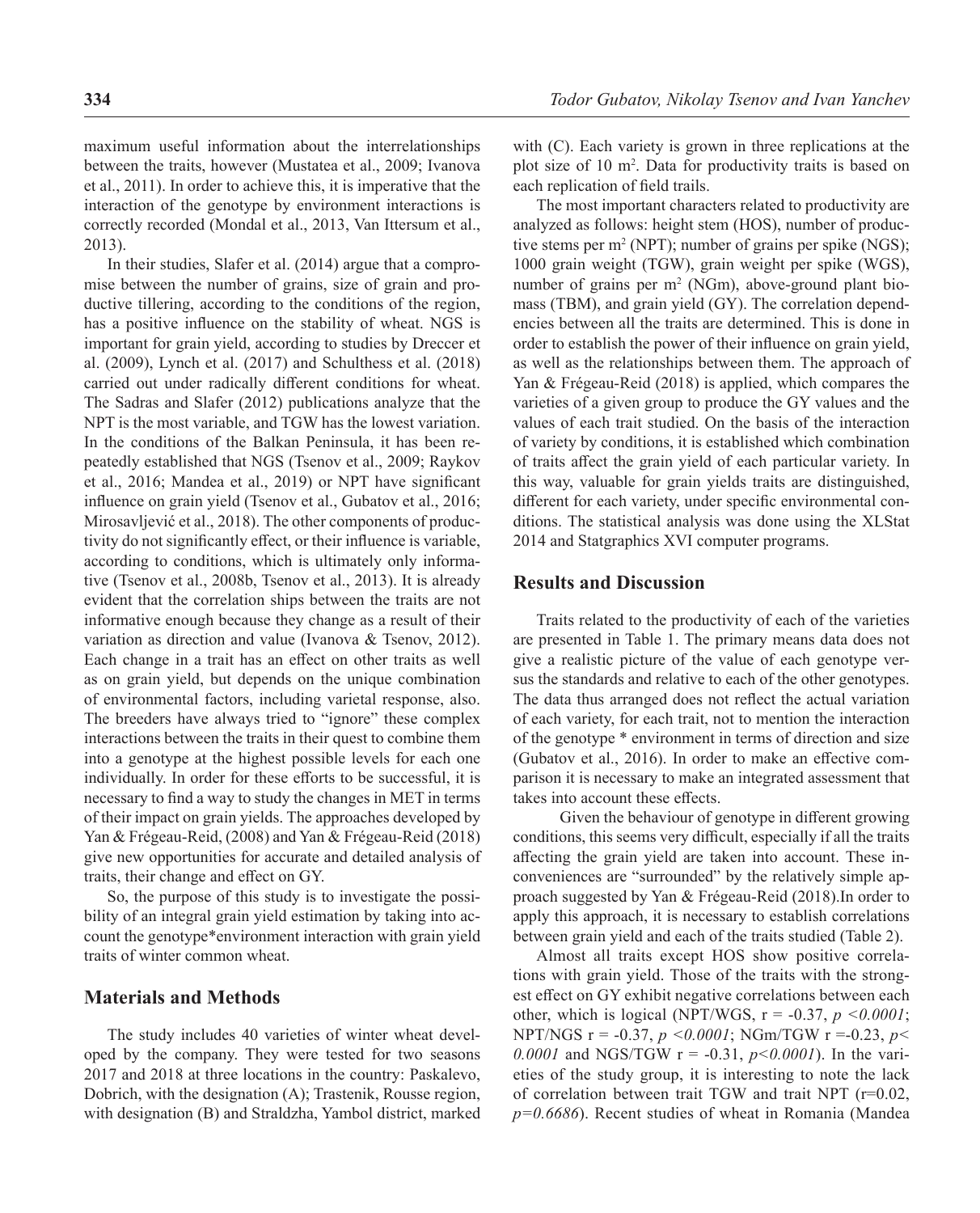| $N_{\! \! \underline{0}}$ | Variety             | <b>GY</b> | <b>NPT</b>            | <b>TGW</b>                                                                                                                                                                                                                                                                                                                                                                                                                     | <b>WGS</b>                                                                                                                                                                                                                                                                                                                                                                                                                     | <b>NGS</b>            | NGm                       | TBM        | H        | HOS      |
|---------------------------|---------------------|-----------|-----------------------|--------------------------------------------------------------------------------------------------------------------------------------------------------------------------------------------------------------------------------------------------------------------------------------------------------------------------------------------------------------------------------------------------------------------------------|--------------------------------------------------------------------------------------------------------------------------------------------------------------------------------------------------------------------------------------------------------------------------------------------------------------------------------------------------------------------------------------------------------------------------------|-----------------------|---------------------------|------------|----------|----------|
|                           |                     | $t.ha-1$  | $N_{\! \! \! \Omega}$ | $\mathbf{g}% _{T}=\mathbf{g}_{T}=\mathbf{g}_{T}=\mathbf{g}_{T}=\mathbf{g}_{T}=\mathbf{g}_{T}=\mathbf{g}_{T}=\mathbf{g}_{T}=\mathbf{g}_{T}=\mathbf{g}_{T}=\mathbf{g}_{T}=\mathbf{g}_{T}=\mathbf{g}_{T}=\mathbf{g}_{T}=\mathbf{g}_{T}=\mathbf{g}_{T}=\mathbf{g}_{T}=\mathbf{g}_{T}=\mathbf{g}_{T}=\mathbf{g}_{T}=\mathbf{g}_{T}=\mathbf{g}_{T}=\mathbf{g}_{T}=\mathbf{g}_{T}=\mathbf{g}_{T}=\mathbf{g}_{T}=\mathbf{g}_{T}=\math$ | $\mathbf{g}% _{T}=\mathbf{g}_{T}=\mathbf{g}_{T}=\mathbf{g}_{T}=\mathbf{g}_{T}=\mathbf{g}_{T}=\mathbf{g}_{T}=\mathbf{g}_{T}=\mathbf{g}_{T}=\mathbf{g}_{T}=\mathbf{g}_{T}=\mathbf{g}_{T}=\mathbf{g}_{T}=\mathbf{g}_{T}=\mathbf{g}_{T}=\mathbf{g}_{T}=\mathbf{g}_{T}=\mathbf{g}_{T}=\mathbf{g}_{T}=\mathbf{g}_{T}=\mathbf{g}_{T}=\mathbf{g}_{T}=\mathbf{g}_{T}=\mathbf{g}_{T}=\mathbf{g}_{T}=\mathbf{g}_{T}=\mathbf{g}_{T}=\math$ | $N_{\!\underline{0}}$ | $N\underline{\mathtt{o}}$ | t.ha- $^1$ |          | cm       |
| $\mathbf{1}$              | LG Anapurna         | 7.97      | 719                   | 39.4                                                                                                                                                                                                                                                                                                                                                                                                                           | $1.10\,$                                                                                                                                                                                                                                                                                                                                                                                                                       | 28.0                  | 20321                     | 4.62       | 0.39     | 64.1     |
| $\sqrt{2}$                | A38/64              | $7.10\,$  | 588                   | 43.3                                                                                                                                                                                                                                                                                                                                                                                                                           | 1.22                                                                                                                                                                                                                                                                                                                                                                                                                           | 28.1                  | 16372                     | 4.74       | 0.41     | 81.4     |
| $\overline{3}$            | A48/617             | 7.90      | 568                   | 40.1                                                                                                                                                                                                                                                                                                                                                                                                                           | 1.39                                                                                                                                                                                                                                                                                                                                                                                                                           | 34.8                  | 19657                     | 4.24       | 0.39     | 74.2     |
| $\overline{4}$            | A 18/74             | 7.47      | 607                   | 48.9                                                                                                                                                                                                                                                                                                                                                                                                                           | 1.22                                                                                                                                                                                                                                                                                                                                                                                                                           | 25.0                  | 15267                     | 4.88       | 0.40     | 80.9     |
| $\sqrt{5}$                | $R-1-4-5$           | 7.62      | 543                   | 40.8                                                                                                                                                                                                                                                                                                                                                                                                                           | 1.41                                                                                                                                                                                                                                                                                                                                                                                                                           | 34.6                  | 18572                     | 3.69       | 0.39     | 68.2     |
| 6                         | ACR 48/615          | 7.92      | 537                   | 40.1                                                                                                                                                                                                                                                                                                                                                                                                                           | 1.47                                                                                                                                                                                                                                                                                                                                                                                                                           | 36.7                  | 19691                     | 4.00       | 0.40     | 73.9     |
| $\boldsymbol{7}$          | 06/198-21           | 7.50      | 590                   | 45.9                                                                                                                                                                                                                                                                                                                                                                                                                           | 1.27                                                                                                                                                                                                                                                                                                                                                                                                                           | 27.7                  | 16269                     | 5.01       | 0.40     | 84.8     |
| $\,8\,$                   | A27/320             | 7.80      | 549                   | 49.3                                                                                                                                                                                                                                                                                                                                                                                                                           | 1.43                                                                                                                                                                                                                                                                                                                                                                                                                           | 29.0                  | 15833                     | 4.83       | 0.39     | $88.0\,$ |
| 9                         | ABC 27/512          | 8.74      | 632                   | 44.5                                                                                                                                                                                                                                                                                                                                                                                                                           | 1.39                                                                                                                                                                                                                                                                                                                                                                                                                           | 31.3                  | 19653                     | 5.46       | 0.40     | 87.1     |
| 10                        | ABC 28/313          | 7.60      | 583                   | 43.0                                                                                                                                                                                                                                                                                                                                                                                                                           | 1.30                                                                                                                                                                                                                                                                                                                                                                                                                           | 30.3                  | 17817                     | 4.82       | 0.40     | 82.8     |
| 11                        | Pryaspa*            | 7.66      | 573                   | 49.0                                                                                                                                                                                                                                                                                                                                                                                                                           | 1.36                                                                                                                                                                                                                                                                                                                                                                                                                           | 27.9                  | 15642                     | 4.76       | 0.40     | 83.6     |
| 12                        | A37/215             | 7.68      | 604                   | 46.9                                                                                                                                                                                                                                                                                                                                                                                                                           | 1.28                                                                                                                                                                                                                                                                                                                                                                                                                           | 27.4                  | 16387                     | 5.14       | 0.40     | 85.8     |
| 13                        | 06N137-22           | 8.37      | 642                   | 50.1                                                                                                                                                                                                                                                                                                                                                                                                                           | 1.33                                                                                                                                                                                                                                                                                                                                                                                                                           | 26.6                  | 16736                     | 6.09       | 0.41     | 95.2     |
| 14                        | 01/54-84            | 8.34      | 652                   | 43.3                                                                                                                                                                                                                                                                                                                                                                                                                           | 1.29                                                                                                                                                                                                                                                                                                                                                                                                                           | 29.8                  | 19238                     | 4.95       | 0.39     | 76.3     |
| 15                        | 04/255-92-2-1       | 8.04      | 584                   | 43.3                                                                                                                                                                                                                                                                                                                                                                                                                           | 1.40                                                                                                                                                                                                                                                                                                                                                                                                                           | 32.3                  | 18577                     | 4.60       | 0.38     | 79.9     |
| 16                        | ABC 48/716          | 9.35      | 621                   | 43.8                                                                                                                                                                                                                                                                                                                                                                                                                           | 1.51                                                                                                                                                                                                                                                                                                                                                                                                                           | 34.5                  | 21368                     | 5.40       | 0.39     | 87.3     |
| 17                        | A47/415             | 8.50      | 566                   | 47.6                                                                                                                                                                                                                                                                                                                                                                                                                           | 1.50                                                                                                                                                                                                                                                                                                                                                                                                                           | 31.7                  | 17890                     | 4.76       | 0.39     | 84.2     |
| 18                        | ABC 37/716          | 7.81      | 556                   | 47.1                                                                                                                                                                                                                                                                                                                                                                                                                           | 1.44                                                                                                                                                                                                                                                                                                                                                                                                                           | 30.6                  | 16605                     | 4.76       | 0.39     | 85.9     |
| 19                        | 05N48-22-1          | 8.26      | 565                   | 48.3                                                                                                                                                                                                                                                                                                                                                                                                                           | 1.52                                                                                                                                                                                                                                                                                                                                                                                                                           | 31.5                  | 17099                     | 5.05       | 0.40     | 90.8     |
| 20                        | 05N48-22-8          | 8.22      | 608                   | 47.5                                                                                                                                                                                                                                                                                                                                                                                                                           | 1.36                                                                                                                                                                                                                                                                                                                                                                                                                           | 28.6                  | 17321                     | 5.58       | 0.41     | 92.7     |
| 21                        | LG Avenue*          | 8.23      | 737                   | 39.9                                                                                                                                                                                                                                                                                                                                                                                                                           | 1.11                                                                                                                                                                                                                                                                                                                                                                                                                           | 27.7                  | 20573                     | 4.83       | 0.39     | 65.4     |
| 22                        | Aneta               | 7.70      | 577                   | 47.2                                                                                                                                                                                                                                                                                                                                                                                                                           | 1.34                                                                                                                                                                                                                                                                                                                                                                                                                           | 28.4                  | 16271                     | 4.74       | 0.39     | 82.1     |
| 23                        | Apogej              | 7.08      | 564                   | 39.2                                                                                                                                                                                                                                                                                                                                                                                                                           | 1.23                                                                                                                                                                                                                                                                                                                                                                                                                           | 31.2                  | 17874                     | 4.31       | 0.39     | 75.7     |
| 24                        | Presyana            | $8.10\,$  | 599                   | 42.7                                                                                                                                                                                                                                                                                                                                                                                                                           | 1.34                                                                                                                                                                                                                                                                                                                                                                                                                           | 31.3                  | 18904                     | 4.86       | 0.39     | 80.9     |
| 25                        | Ognyana             | 7.70      | 526                   | 46.2                                                                                                                                                                                                                                                                                                                                                                                                                           | 1.45                                                                                                                                                                                                                                                                                                                                                                                                                           | 31.4                  | 16572                     | 4.23       | 0.39     | 80.4     |
| 26                        | Alisa               | 8.36      | 607                   | 49.1                                                                                                                                                                                                                                                                                                                                                                                                                           | 1.36                                                                                                                                                                                                                                                                                                                                                                                                                           | 27.9                  | 17012                     | 5.34       | 0.40     | 88.0     |
| 27                        | Bilyana             | 8.14      | 567                   | 45.5                                                                                                                                                                                                                                                                                                                                                                                                                           | 1.43                                                                                                                                                                                                                                                                                                                                                                                                                           | 31.5                  | 17821                     | 4.99       | 0.39     | 88.9     |
| 28                        | Vyara               | 8.12      | 738                   | 38.3                                                                                                                                                                                                                                                                                                                                                                                                                           | $1.10\,$                                                                                                                                                                                                                                                                                                                                                                                                                       | 28.8                  | 21194                     | 6.35       | 0.41     | 87.2     |
| 29                        | Neven               | 7.82      | 621                   | 42.7                                                                                                                                                                                                                                                                                                                                                                                                                           | 1.28                                                                                                                                                                                                                                                                                                                                                                                                                           | 30.2                  | 18276                     | 4.60       | 0.39     | 74.6     |
| 30                        | Ralitsa             | 8.48      | 532                   | 47.2                                                                                                                                                                                                                                                                                                                                                                                                                           | 1.61                                                                                                                                                                                                                                                                                                                                                                                                                           | 34.0                  | 17924                     | 4.39       | 0.38     | 82.1     |
| 31                        | Riana               | 8.29      | 699                   | 42.6                                                                                                                                                                                                                                                                                                                                                                                                                           | 1.18                                                                                                                                                                                                                                                                                                                                                                                                                           | 27.8                  | 19424                     | 6.16       | $0.40\,$ | 88.3     |
| 32                        | Tervel              | 7.74      | 684                   | 40.8                                                                                                                                                                                                                                                                                                                                                                                                                           | 1.13                                                                                                                                                                                                                                                                                                                                                                                                                           | 27.8                  | 18942                     | 6.25       | 0.40     | 90.7     |
| 33                        | Faktor              | 8.22      | 658                   | 45.9                                                                                                                                                                                                                                                                                                                                                                                                                           | 1.28                                                                                                                                                                                                                                                                                                                                                                                                                           | 27.9                  | 17937                     | 5.79       | 0.41     | 88.6     |
| 34                        | ABC Alfio           | 8.39      | 614                   | 52.1                                                                                                                                                                                                                                                                                                                                                                                                                           | 1.39                                                                                                                                                                                                                                                                                                                                                                                                                           | 26.6                  | 16090                     | 5.52       | 0.41     | 89.7     |
| 35                        | ABC Lombardia       | 8.70      | 621                   | 52.0                                                                                                                                                                                                                                                                                                                                                                                                                           | 1.42                                                                                                                                                                                                                                                                                                                                                                                                                           | 27.6                  | 16770                     | 5.81       | 0.40     | 93.8     |
| 36                        | <b>ABC</b> Klauzius | 8.88      | 631                   | 53.2                                                                                                                                                                                                                                                                                                                                                                                                                           | 1.43                                                                                                                                                                                                                                                                                                                                                                                                                           | 27.1                  | 16693                     | 5.93       | 0.41     | 94.2     |
| 37                        | ABC Speri           | 8.40      | 678                   | 47.2                                                                                                                                                                                                                                                                                                                                                                                                                           | 1.26                                                                                                                                                                                                                                                                                                                                                                                                                           | 26.8                  | 17804                     | 6.22       | 0.41     | 91.6     |
| 38                        | <b>ABC</b> Zigmund  | 8.78      | 614                   | 49.5                                                                                                                                                                                                                                                                                                                                                                                                                           | 1.45                                                                                                                                                                                                                                                                                                                                                                                                                           | 29.3                  | 17716                     | 5.05       | 0.39     | 82.6     |
| 39                        | <b>ABC</b> Kolino   | 7.88      | 668                   | 41.6                                                                                                                                                                                                                                                                                                                                                                                                                           | 1.21                                                                                                                                                                                                                                                                                                                                                                                                                           | 29.1                  | 18944                     | 5.38       | 0.40     | $80.6\,$ |
| 40                        | <b>ABC</b> Navo     | 8.64      | 621                   | 50.2                                                                                                                                                                                                                                                                                                                                                                                                                           | 1.39                                                                                                                                                                                                                                                                                                                                                                                                                           | 27.7                  | 17177                     | 5.19       | 0.38     | 83.8     |
|                           | Mean                | 8.09      | 611                   | 45.4                                                                                                                                                                                                                                                                                                                                                                                                                           | 1.34                                                                                                                                                                                                                                                                                                                                                                                                                           | 29.7                  | 17906                     | 5.08       | 0.40     | 83.40    |
|                           | Sd. Deviation       | 1.634     | 128.2                 | 4.41                                                                                                                                                                                                                                                                                                                                                                                                                           | 0.212                                                                                                                                                                                                                                                                                                                                                                                                                          | 4.75                  | 3741.8                    | 1.149      | 0.047    | 8.97     |

**Table 1. Data on the mean values of the traits of the varieties studied, (\*checks)**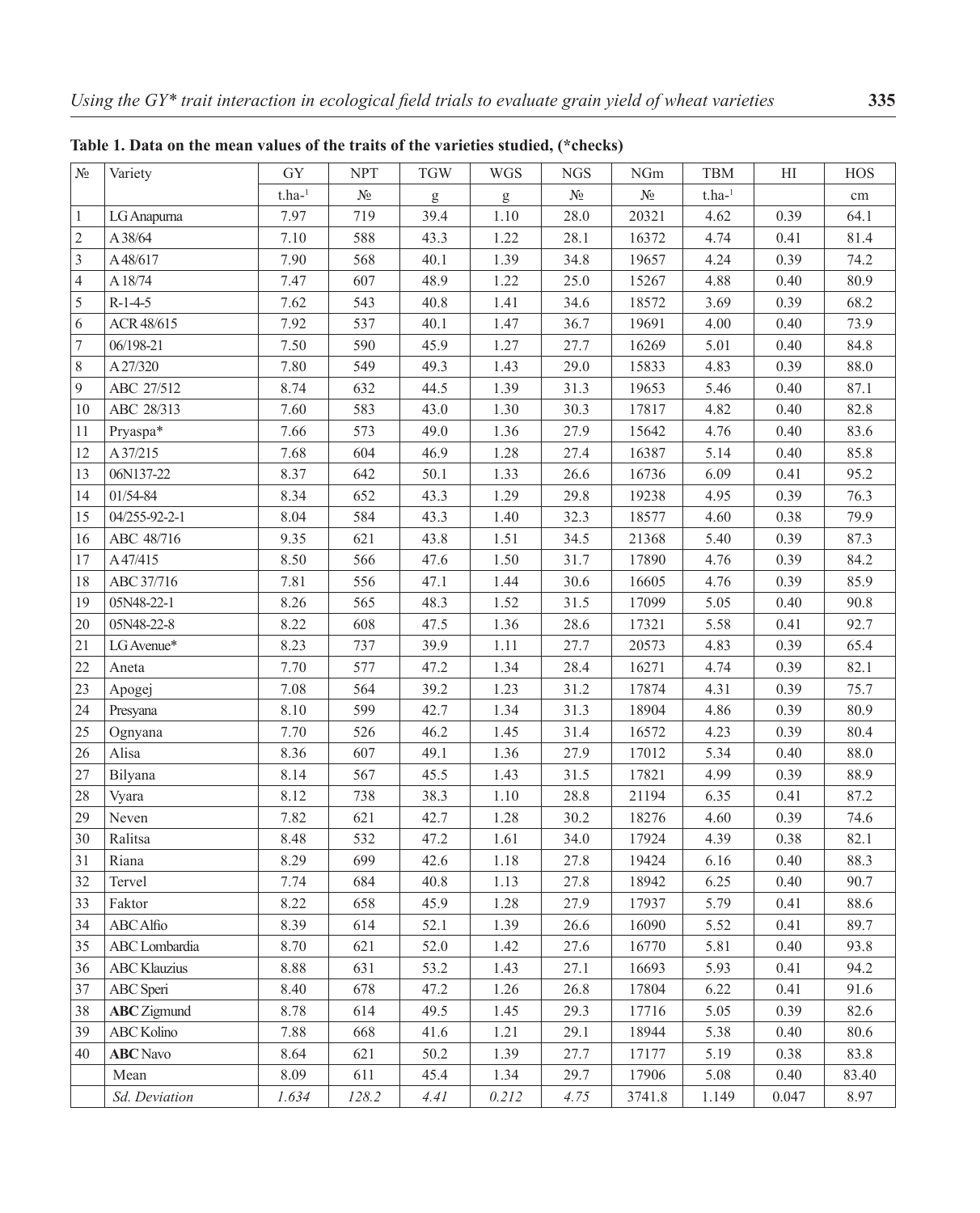| Variables  | <b>GY</b> | <b>NPT</b> | <b>TGW</b> | <b>WGS</b>    | <b>NGS</b>    | <b>NGm</b>    | <b>TBM</b>    | HI           | <b>HOS</b>   |
|------------|-----------|------------|------------|---------------|---------------|---------------|---------------|--------------|--------------|
| GY         |           | 0.0000     | 0.0000     | 0.0000        | 0.0000        | 0.0000        | 0.0000        | 0.0271       | 0.3121       |
| $NPT^*$    | 0.72      |            | 0.6686     | ${}_{0.0001}$ | ${}_{0.0001}$ | ${}_{0.0001}$ | ${}< 0.0001$  | 0.0083       | 0.0206       |
| <b>TGW</b> | 0.24      | 0.02       |            | ${}< 0.0001$  | ${}_{0.0001}$ | ${}_{0.0001}$ | ${}_{0.0001}$ | $*0.4256$    | ${}< 0.0001$ |
| <b>WGS</b> | 0.36      | $-0.37$    | 0.29       |               | ${}_{0.0001}$ | ${}_{0.0001}$ | ${}< 0.0001$  | ${}< 0.0001$ | 0.0447       |
| <b>NGS</b> | 0.23      | $-0.37$    | $-0.31$    | 0.82          |               | ${}_{0.0001}$ | ${}_{0.0001}$ | ${}< 0.0001$ | 0.0002       |
| NGm        | 0.88      | 0.71       | $-0.23$    | 0.22          | 0.37          |               | ${}_{0.0001}$ | 0.0110       | ${}< 0.0001$ |
| <b>TBM</b> | 0.64      | 0.87       | 0.26       | $-0.30$       | $-0.44$       | 0.52          |               | ${}< 0.0001$ | ${}< 0.0001$ |
| HI         | $-0.12$   | 0.14       | 0.04       | $-0.34$       | $-0.35$       | $-0.13$       | 0.23          |              | 0.0002       |
| <b>HOS</b> | $-0.06$   | $-0.12$    | 0.49       | 0.11          | $-0.19$       | $-0.28$       | 0.37          | 0.19         |              |

**Table 2. Pearson correlations between the simple traits of 40 wheat varieties (averaged for MET)**

Below the diagonal - values of correlation coefficients, over the diagonal -values of the p-value. \*Values in bold are different from 0 with a significance level alpha  $= 0.05$ 

et al., 2019) have found similar results with respect to the NPT and NGS. The presence of differences in the components of productivity in the studied varieties and the existing negative correlations between them is why they are difficult to combine in one genotype successfully. The data show a combination of two components of NPT and TGW productivity, among which there is no negative correlation that prevents their breeding.

Hence, varieties with increased NPT and NGS simultaneously could be created. On the other hand, however, the relationship between the NTm and TGW is negative, which means that we have biological limitations in our efforts to increase the grain yield. Mandea et al. (2019) discuss possibilities for reducing the compensation mechanisms governing the productivity components in the grain yield. In this context, the methodology we apply here will

| Table 3. Analysis of Variance for GY*T - Type III Sums of Squares |  |  |  |
|-------------------------------------------------------------------|--|--|--|
|-------------------------------------------------------------------|--|--|--|

| Trait    | Source          | A:LOC          | <b>B:VAR</b> | C:YEAR  | $A^*B$  | $B*C$  | Residual |  |
|----------|-----------------|----------------|--------------|---------|---------|--------|----------|--|
|          | Df              | $\mathfrak{D}$ | 39           |         | 78      | 78     | 240      |  |
| GY*NPT   | Mean Square     | 432.55         | 3.14         | 0.539   | 1.264   | 0.357  | 0.405    |  |
|          | F-Ratio         | 1067.89        | 7.76         | 1.57    | 3.12    | 1.04   |          |  |
|          | p-value         | 0.0000         | 0.0000       | 0.2116  | 0.0000  | 0.4125 |          |  |
| GY*TGW   | Mean Square     | 81.86          | 1.84         | 0.820   | 0.306   | 0.085  | 0.087    |  |
|          | F-Ratio         | 942.58         | 21.22        | 14.04   | 3.53    | 1.45   |          |  |
|          | p-value         | 0.0000         | 0.0000       | 0.0000  | 0.0000  | 0.025  |          |  |
| $GY*WGS$ | Mean Square     | 802.56         | 16.34        | 9.352   | 7.961   | 2.450  | 2.747    |  |
|          | F-Ratio         | 292.2          | 5.95         | 3.6     | 2.9     | 0.94   |          |  |
|          | <i>p</i> -value | 0.0000         | 0.0000       | 0.0295  | 0.0000  | 0.6056 |          |  |
| GY*NGS   | Mean Square     | 38.37          | 0.61         | 0.231   | 0.396   | 0.115  | 0.136    |  |
|          | F-Ratio         | 281.82         | 4.51         | 1.76    | 2.91    | 0.88   |          |  |
|          | p-value         | 0.0000         | 0.0000       | 0.1759  | 0.0000  | 0.7424 |          |  |
| GY*NGm   | Mean Square     | 4026.90        | 28.23        | 5.864   | 15.313  | 2.774  | 3.314    |  |
|          | F-Ratio         | 1215.07        | 8.52         | 1.78    | 4.62    | 0.84   |          |  |
|          | p-value         | 0.0000         | 0.0000       | 0.1716  | 0.0000  | 0.7987 |          |  |
| GY*TBM   | Mean Square     | 26668.30       | 396.08       | 36.060  | 109.667 | 28.654 | 31.199   |  |
|          | F-Ratio         | 854.77         | 12.7         | 1.35    | 3.52    | 1.07   |          |  |
|          | p-value         | 0.0000         | 0.0000       | 0.262   | 0.0000  | 0.3506 |          |  |
| $GY*HI$  | Mean Square     | 2639.97        | 14.49        | 115.768 | 11.421  | 12.156 | 11.169   |  |
|          | F-Ratio         | 379.61         | 2.08         | 16.65   | 1.64    | 1.75   |          |  |
|          | p-value         | 0.0000         | 0.0008       | 0.0000  | 0.0046  | 0.0017 |          |  |
| GY*HOS   | Mean Square     | 194.00         | 6.27         | 1.074   | 1.371   | 0.260  | 0.268    |  |
|          | F-Ratio         | 723.63         | 23.39        | 4.53    | 5.11    | 1.1    |          |  |
|          | p-value         | 0.0000         | 0.0000       | 0.0122  | 0.0000  | 0.3076 |          |  |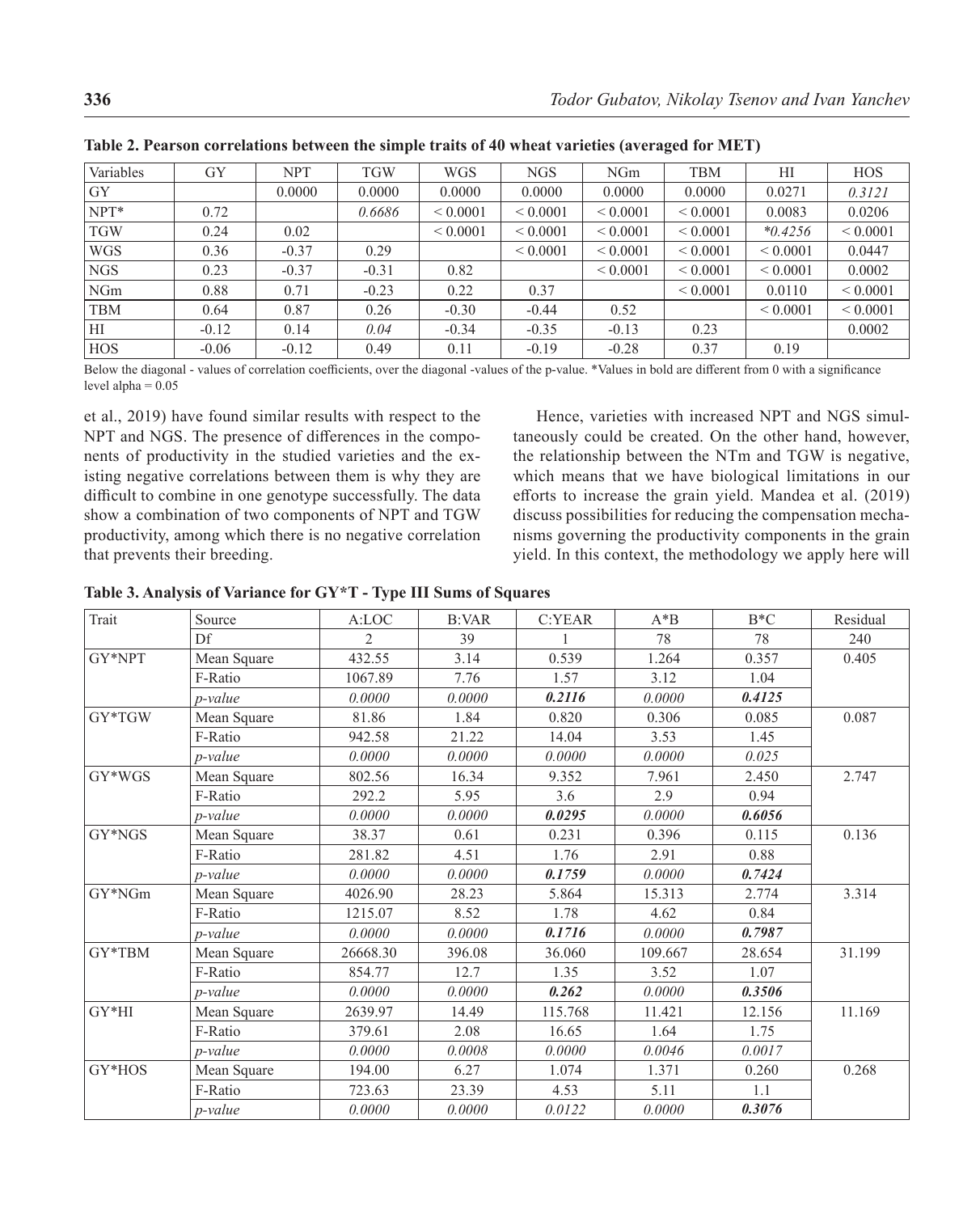identify varieties that have similar combinations of traits close to we want to make. Characteristics with negative correlation with yield are included as private ones, and those with positive correlation are presented as work with GY. In our case fnly HI and HOS traits showed negative correlations with GY.

After calculating the values of the traits generally referred to as (GY\*Trait) their variance was analyzed to see whether they could be treated as characters, objectively. It is possible to analyze the existing differences between genotypes and because all of them have genotype by environment interaction as a factor with the condition of the loca-

| $\rm N_{\!\textrm{0}}$ | Variety                           | <b>GY</b> | *NPT              | $*TGW$   | $*_{\text{WGS}}$ | $^*{\rm NGS}$ | *NGm     | $*TBM$   | GY/HI   | GY/HOS   | $+MSI$   |
|------------------------|-----------------------------------|-----------|-------------------|----------|------------------|---------------|----------|----------|---------|----------|----------|
| 16                     | ABC 48/716                        | 9.35      | 0.46              | $-0.05$  | $1.02\,$         | 1.21          | 0.96     | 0.56     | 0.68    | 0.91     | 0.83     |
| 36                     | <b>ABC</b> Klauzius               | 8.88      | 1.20              | $-0.32$  | 0.54             | $-0.04$       | $0.00\,$ | 0.73     | 0.21    | 1.08     | 0.53     |
| 35                     | ABC Lombardia                     | 8.70      | 0.94              | 0.04     | 0.46             | $-0.03$       | 0.00     | 0.62     | 0.20    | 0.94     | 0.45     |
| 9                      | ABC 27/512                        | 8.74      | 0.24              | $-0.47$  | 0.40             | 0.48          | 0.50     | 0.44     | 0.23    | 0.54     | 0.40     |
| 38                     | <b>ABC</b> Zigmund                | 8.78      | 0.76              | 0.22     | 0.56             | 0.21          | 0.12     | $0.18\,$ | 0.43    | 0.34     | 0.37     |
| 30                     | Ralitsa                           | 8.48      | 0.37              | $-0.43$  | 0.85             | 0.68          | 0.12     | $-0.24$  | 0.46    | 0.16     | 0.34     |
| $40\,$                 | <b>ABC</b> Navo                   | 8.64      | 0.76              | 0.19     | 0.39             | 0.00          | 0.06     | 0.23     | 0.38    | 0.32     | 0.31     |
| 17                     | A 47/415                          | 8.50      | 0.41              | 0.09     | 0.60             | 0.42          | 0.09     | $-0.08$  | 0.28    | 0.27     | 0.28     |
| 13                     | 06N137-22                         | 8.37      | 0.57              | 0.05     | 0.10             | $-0.23$       | $-0.08$  | 0.63     | $-0.02$ | 0.80     | 0.25     |
| 26                     | Alisa                             | 8.36      | 0.50              | 0.18     | 0.26             | $-0.03$       | 0.03     | 0.27     | 0.14    | 0.40     | 0.22     |
| 19                     | $05N48 - 22 - 1$                  | 8.26      | 0.34              | 0.11     | 0.46             | 0.22          | $-0.12$  | 0.01     | 0.05    | 0.46     | 0.20     |
| 34                     | ABC Alfio                         | 8.39      | 0.78              | 0.19     | 0.20             | $-0.29$       | $-0.22$  | 0.34     | $-0.02$ | 0.54     | 0.19     |
| 37                     | ABC Speri                         | 8.40      | 0.31              | 0.47     | $-0.13$          | $-0.27$       | 0.04     | 0.73     | $-0.06$ | 0.63     | 0.18     |
| 27                     | Bilyana                           | 8.14      | 0.04              | $-0.24$  | 0.27             | 0.24.         | 0.03     | $-0.02$  | 0.03    | 0.28     | 0.13     |
| 20                     | 05N48-22-8                        | 8.22      | 0.25              | 0.15     | 0.07             | $-0.09$       | $-0.08$  | 0.26     | $-0.08$ | 0.53     | 0.12     |
| 31                     | Riana                             | 8.29      | $-0.16$           | 0.18     | $-0.33$          | $-0.13$       | 0.31     | 0.66     | 0.01    | 0.38     | 0.11     |
| 33                     | Faktor                            | 8.22      | 0.10              | 0.10     | $-0.17$          | $-0.21$       | $0.00\,$ | 0.41     | $-0.10$ | 0.34     | 0.05     |
| 24                     | Presyana                          | 8.10      | $-0.23$           | $-0.28$  | 0.07             | 0.28          | 0.25     | $-0.06$  | 0.06    | $-0.12$  | 0.04     |
| 14                     | $1/54 - 84$                       | 8.34      | $-0.08$           | $-0.05$  | $-0.07$          | 0.09          | 0.24     | $-0.02$  | 0.09    | $-0.27$  | $0.00\,$ |
| 28                     | Vyara                             | 8.12      | $-0.65$           | 0.06     | $-0.61$          | $-0.07$       | 0.55     | 0.68     | $-0.09$ | 0.14     | $-0.01$  |
| $\sqrt{6}$             | ACR 48/615                        | 7.92      | $-0.56$           | $-0.58$  | 0.33             | 0.83          | 0.26     | $-0.61$  | 0.08    | $-0.59$  | $-0.04$  |
| 15                     | 04/255-92-2-1                     | 8.04      | $-0.23$           | $-0.55$  | 0.06             | 0.24          | 0.04     | $-0.30$  | 0.09    | $-0.25$  | $-0.05$  |
| $\,$ $\,$              | A 27/320                          | 7.80      | $0.\overline{18}$ | $0.01\,$ | 0.13             | $-0.16$       | $-0.40$  | $-0.26$  | $-0.08$ | $0.08\,$ | $-0.07$  |
| 18                     | ABC 37/716                        | 7.81      | $-0.02$           | $-0.53$  | 0.08             | $-0.05$       | $-0.35$  | $-0.33$  | $-0.07$ | $-0.05$  | $-0.11$  |
| $\mathfrak{Z}$         | A48/617                           | 7.90      | $-0.58$           | $-0.45$  | 0.03             | 0.49          | $0.18\,$ | $-0.49$  | 0.05    | $-0.58$  | $-0.13$  |
| 32                     | Tervel                            | 7.74      | $-0.58$           | $0.10\,$ | $-0.62$          | $-0.31$       | 0.04     | 0.48     | $-0.22$ | 0.23     | $-0.14$  |
| $\overline{25}$        | Ognyana                           | 7.70      | $-0.10$           | 0.29     | 0.15             | 0.06          | $-0.25$  | $-0.52$  | $-0.06$ | $-0.36$  | $-0.16$  |
| $\overline{21}$        | LG Avenue <sup><sup>0</sup></sup> | 7.88      | $-0.44$           | $-0.48$  | $-0.53$          | $-0.14$       | 0.52     | $-0.05$  | 0.12    | $-0.88$  | $-0.20$  |
| 39                     | <b>ABC</b> Kolino                 | 8.23      | $-0.45$           | $-0.16$  | $-0.43$          | $-0.16$       | 0.02     | 0.01     | $-0.10$ | $-0.28$  | $-0.20$  |
| 22                     | Aneta                             | 7.70      | $-0.01$           | 0.25     | $-0.19$          | $-0.36$       | $-0.37$  | $-0.28$  | $-0.20$ | $-0.27$  | $-0.24$  |
| 12                     | A 37/215                          | 7.68      | $-0.10$           | $-0.38$  | $-0.34$          | $-0.45$       | $-0.36$  | $-0.12$  | $-0.29$ | $-0.13$  | $-0.25$  |
| 11                     | Pryaspa <sup>O</sup>              | 7.66      | 0.08              | 0.04     | $-0.18$          | $-0.43$       | $-0.51$  | $-0.34$  | $-0.23$ | $-0.25$  | $-0.27$  |
| 29                     | Neven                             | 7.82      | $-0.37$           | $-0.06$  | $-0.29$          | $-0.10$       | $-0.09$  | $-0.38$  | $-0.02$ | $-0.63$  | $-0.27$  |
| 10                     | ABC 28/313                        | 7.60      | $-0.49$           | 0.32     | $-0.30$          | $-0.10$       | $-0.16$  | $-0.31$  | $-0.28$ | $-0.31$  | $-0.28$  |
| $\overline{5}$         | $R1-4-5$                          | 7.62      | $-0.63$           | $-0.10$  | $-0.01$          | 0.36          | $-0.03$  | $-0.85$  | $-0.06$ | $-1.04$  | $-0.32$  |
| $\boldsymbol{7}$       | 06N198-21                         | 7.50      | $-0.25$           | $-0.05$  | $-0.41$          | $-0.47$       | $-0.41$  | $-0.22$  | $-0.37$ | $-0.26$  | $-0.34$  |
| $\mathbf{1}$           | LG Anapurna                       | 7.97      | $-0.64$           | $-0.04$  | $-0.65$          | $-0.21$       | 0.33     | $-0.30$  | 0.05    | $-1.08$  | $-0.36$  |
| $\overline{4}$         | A 18/74                           | 7.47      | $-0.04$           | 0.06     | $-0.50$          | $-0.74$       | $-0.54$  | $-0.33$  | $-0.33$ | $-0.50$  | $-0.42$  |
| 23                     | Apogej                            | 7.08      | $-0.99$           | 0.20     | $-0.62$          | $-0.22$       | $-0.25$  | $-0.63$  | $-0.42$ | $-0.88$  | $-0.57$  |
| $\sqrt{2}$             | A 38/64                           | 7.10      | $-0.69$           | $-0.07$  | $-0.65$          | $-0.53$       | $-0.47$  | $-0.48$  | $-0.56$ | $-0.67$  | $-0.58$  |
|                        |                                   |           |                   |          |                  |               |          |          |         |          |          |

**Table 4. Standardized GY\*trait values of varieties (varieties are ranking by their Mean Superiority Index (+ MSI)**

*(+)- MSI- Mean Superiority Index;*  $\mathbf{\odot} \mathbf{\odot}$  -*check varieties*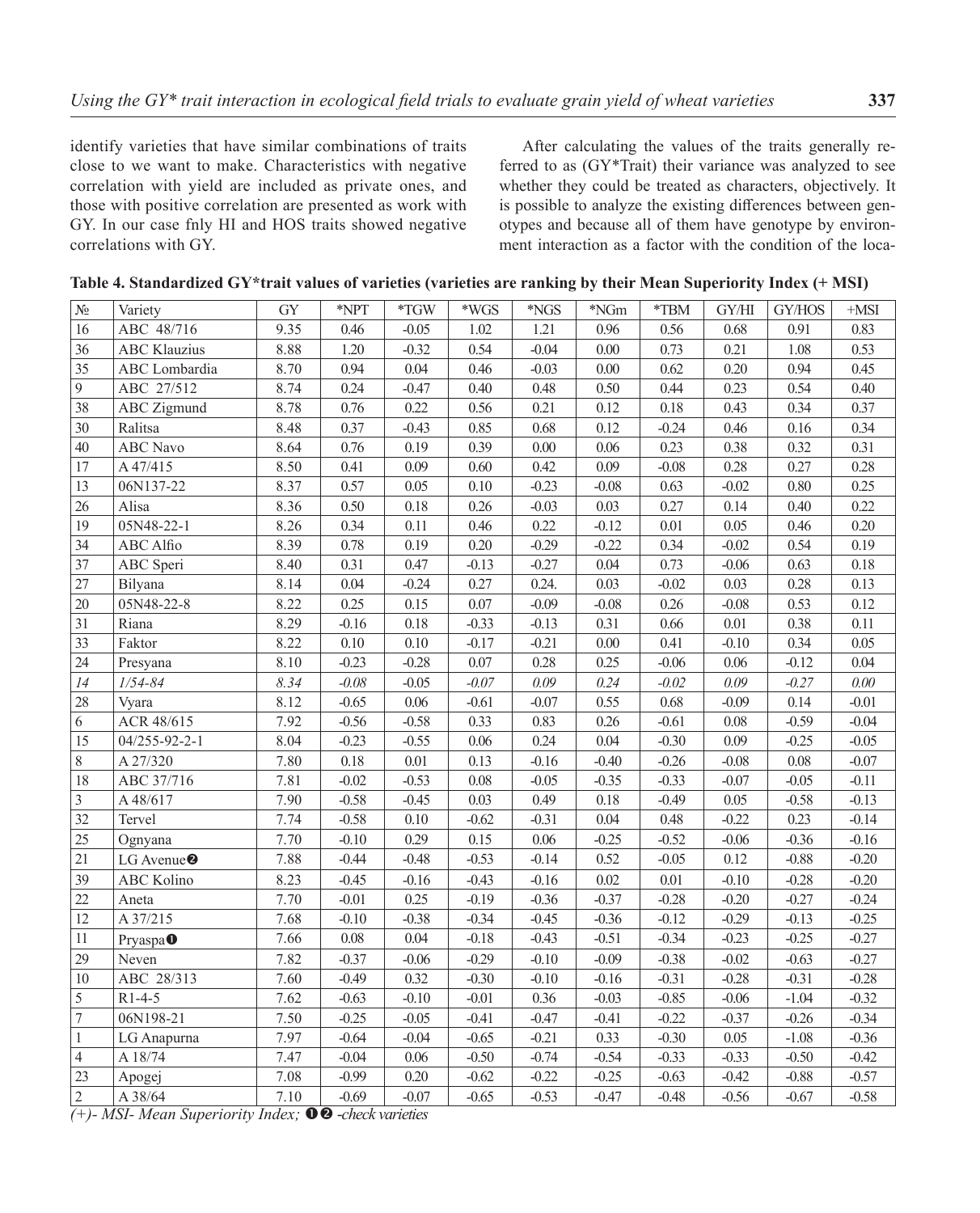tions (variety\*location) (Table 3). The traits (GY\*TGW) and (GY\*HI) also show the influence of the "year" as well as the interaction of the "variety\*year".

The next step is to calculate the MSI for each variety to determine the rank of the variety as compared to the rest of the group. In order to establish this index the values of the traits were normalized in the manner indicated in the applied methodology. The varieties examined are rank according to the value of the MSI index (Table 4). The data for each variety are unique and could be compared directly to each other by traits and the calculated index, as well. The value of the MSI index responds to a large extent to the level of  $GY$  (r=0.96.  $R^2=0.92$ ). Therefore, the proposed index can be used to assess the variety, as grain yield and stability under MET.

Similarly, the correlations between GY and GY\*T-traits are the same with the exception of TGW (for short. correlations are not presented here). Thus the breeding value of the variety can also be determined by the standardized values of the traits (GY\*T). For example, the NPT signifies high grain yield for varieties № 35, 36, 38, 40 (Table 4). The NGS trait is a decisive factor for GY of varieties № 3, 6, 16, 17, 30 and the TGW - for varieties № 10, 37, 38. The very similar GY for varieties ABC Lombardia (35) and ABC 27/512 (9) is the result of a combination of different traits. In ABC Lombardia GY results from a compromise between NPT (0.94) WGS (0.46) are at a relatively high stem (0.94) and high TBM (0.62), in the other variety ABC 27/512. The same yield was due to a significantly higher impact of NGS (0.48) than NPT (0.24). Significantly lower total biomass (0.44) and stem height (0.54). In this way it is possible to make multiple comparisons of both varieties and traits. Numerous levels of comparison between the large number of varieties and analyzed traits that exist make this type of analysis complex and inappropriate.

In response to the environments the varieties could be ranked by score (rank). The most productive and stable are the varieties ABC 27/512 (9), ABC 48/716 (16), ABC Lombardia (35), ABC Klauzius (36) and ABC Zigmund (38), showing high superiority index and GY over 8.5 tha-1. Following are the varieties with a higher yield than the LG Avenue (21), which are also relatively stable in appearance: ABC Navo (40), ABC Alfio (34) and ABC Speri (37). Stable, but not sufficiently high yields compared to those already listed are the varieties Faktor (33) ABC Kolino (39) and Vyara (28), which also have a higher yield than the check. The Aneta (22), Tervel (32) and Neven (29) varieties which have already been validated have yielded grain yield and stability as those of the two check varieties (11) and (21). The advanced breeding lines No 2, 4, 5, 7 and 10 have shown low

and variable yields and are likely to be removed from study for this reason.

In order to assist the objective assessment of each particular variety the approach of Yan & Frégeau-Reid (2018) is applied which allows a multilayer comparison by spatially presenting the points of each of them against the background of the traits (Figure 1).



**Fig. 1. The tester Vector view of the genotype by yield \*trait biplot**



**Fig. 2. Average Tester Coordination of the genotype by yield \*trait biplot for genotype ranking**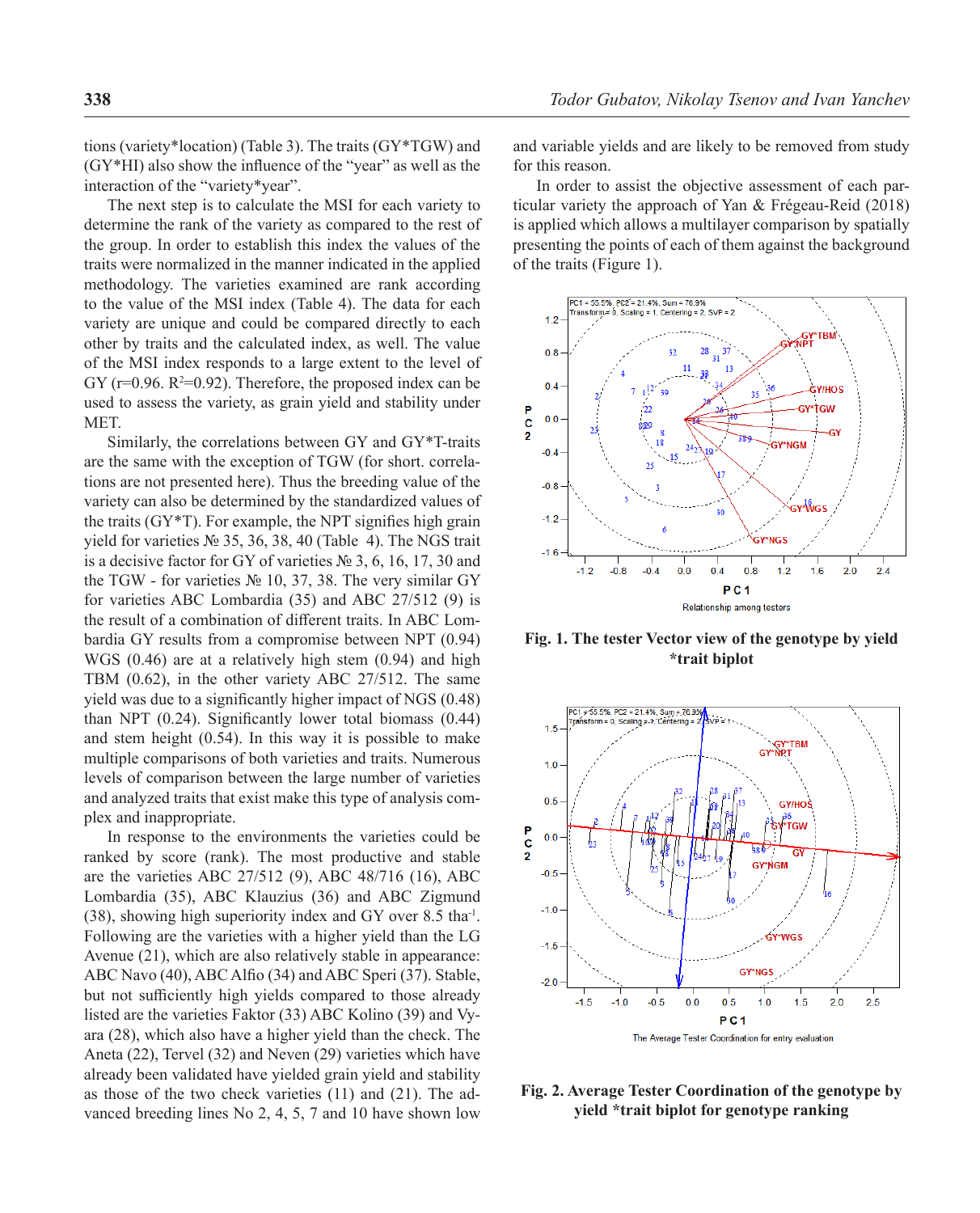The location of the trait Vectors (GY\*T) provides information in the following directions: *i)* The traits with the strongest effect on GY are GY\*NGM and GY\*TGW because the angles between their vectors are the sharpest; *ii)* a significant share on GY also has the traits GY\*HOS and GY\*WGS; *iii)* the vectors of GY\*NPT and GY\*TBM have a poor effect on grain yield, despite their strong positive correlations with simple traits values (Table 2); *iv)* A small part of the varieties studied (points) are located around those vectors that could explain their manifestation in detail.

So, varieties 9 (ABC 27/512) and 38 (ABC Zigmund) are located in close proximity to the GY\*NGM vector meaning NGM with the greatest effect on their grain yield. In some other varieties 34 (ABC Alfio), 35 (ABC Lombardia) and 36 (ABC Klauzius) the grain yield is a result of a strong NPT effect. The arrangement of these varieties in Figure 1 fully confirms the data for these varieties in Table 4. The same applies to varieties 16 (ABC 48/716) and 19 (05N48- 22-1) with respect to the WGS trait. This visual representation can be safely used for this purpose because of the relatively high proportion of the sum of the two components  $(PC<sub>1</sub>+PC<sub>2</sub>=76.9%)$  of the statistical analysis performed by the software product GGE Biplot (Yan, 2001).

The location of the points of the varieties can also be presented in a way that takes into account the degree of variation of each variety (Figure 2). Several varieties can be considered an excellent combination of GY and stability of Yield. These are again varieties 9 (ABC 27/512) and 38 (ABC Zigmund) adjacent to the ATC in which the combination of yield and stability is as much as possible for this trail. Two other varieties are also in this zone 35 (ABC Lombardia) and 40 (ABC Navo), with a higher degree of variation than the previous ones. The most productive variety (Table 4) ABC 48/716 (16) showed significantly more variability than the others. Recognized as the most valuable of yield and yield stability, those varieties have a very good combination between the trait of NGM and TGW, but unfortunately are far from the points of the NPT and NGS vectors. Given that the effect of NPT  $(r=0.71)$  on the NGM trait is significantly stronger than that of NGS  $(r=0.37)$  (Table 2) there is still much to be done with regard to increasing the NPT of new varieties. Eventual breeding upgrading of the NPT while maintaining the reach of the NGS level may further increase grain yields. It has already been commented that this trait has no negative correlation with TGW, but to increase NGM, it is necessary to proportionally reduce TGW due to the negative correlation with NGM.

After all these analyzes, it is interesting to classify the varieties of GY in different test environments (Figure 3). Their position on the figure shows that only a few varieties could be distorted because their high yields at a given location. Here are varieties 9, 13, 16, 30 and 33 in the A - Dobrich location. In the remaining location and seasons  $(17 \& 18)$  there are no leaders in the group. Much of the varieties showed the best result in "A" and "C" in 2018 (A18 and C18). The two locations are in between points 9 and 4, so they are not clearly visible. Apparently, much of the new varieties that were awarded, according to the data in the tables, are equally good under favourable conditions (location A) and stress conditions (location C). The difference in GY between the two in the 2018 season is 35% lower yield at "C" location. The great spacing between varieties points and location points is the main reason for establishing a relatively small number of them, both plastic and at the same time high-productive.



**Fig. 3. Genotype main effect and Genotype by Environment interaction (GGE) of grain yield for 40 varieties in 6 environments**

# **Conclusions**

In conclusion, we can confirm the authors' thesis that the use of values derived from grain yields and the main components of productivity provides objective information about the score of each variety. In real conditions, a large number of varieties (40) were studied in MET. It was found that the conditions of the locations determined the variation of all the traits studied. This is fully valid for derivative GY\*T traits, without exception. The analysis of the behavior of the variety through these traits is entirely possible because their values largely preserve the correlations between the simple traits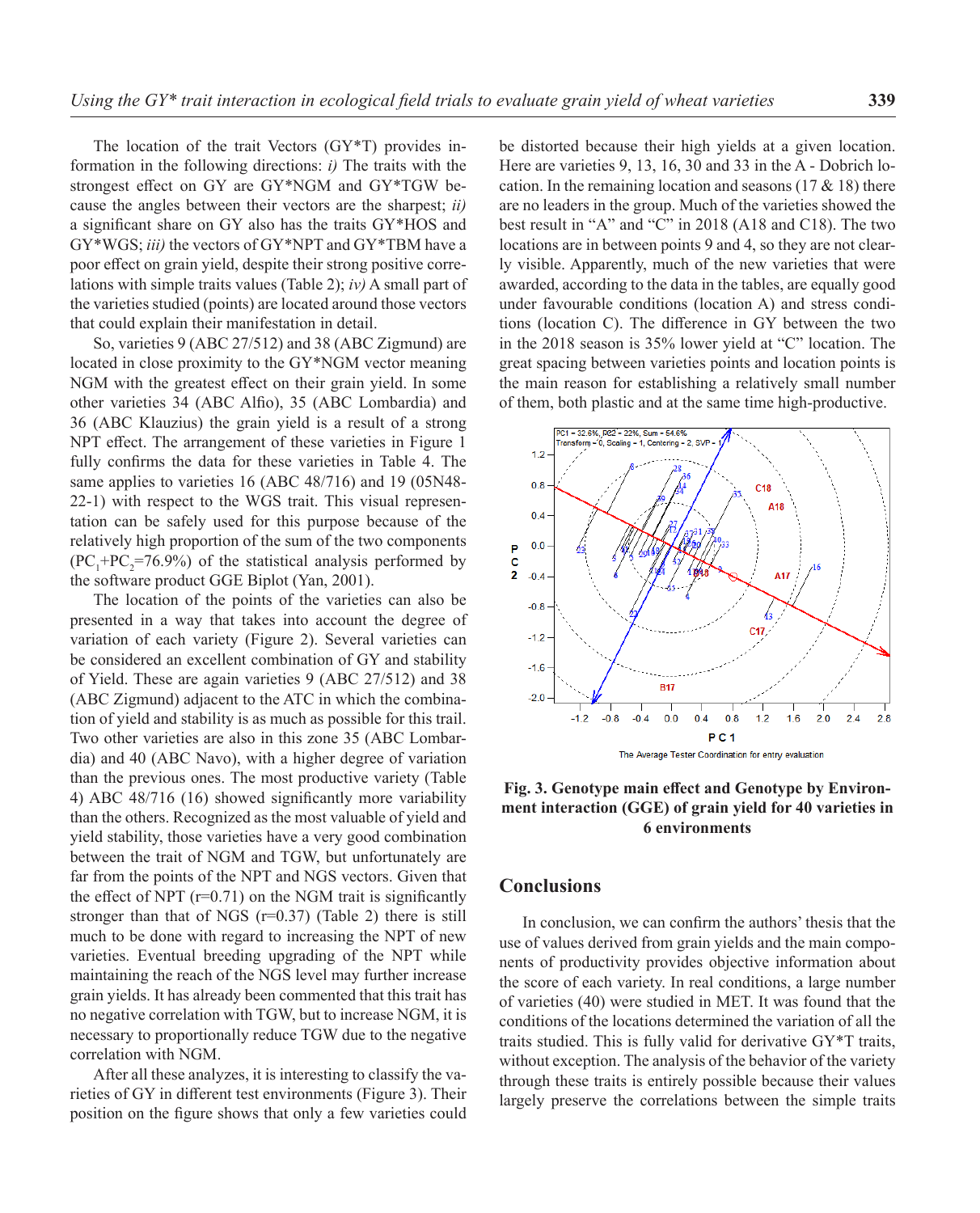and their impact on the GY. The approach to using GY\*T values, however, provides additional information related to combining yield determining traits. This is especially important for identifying combinations of them in a genotype that are difficult to combine by breeding. Through this simplified model, it is quite possible to carry out a detailed study of a large number of traits, the manifestation of which in interaction with environmental conditions, ultimately have a tangible effect on grain yield. The differentiation of the breeding value of the varieties can be done without direct measurement of the grain yield. Similar attempts have already been made by which explore several principally different approaches to similarly assessing the breeding value (score) of a variety (Bose et al., 2014; Tsenov et al., (2014). Gubatov et al., 2016; Tsenov et al., 2019).The specific approach applied here for a detailed assessment of a variety whose GY is influenced by a set of traits, which in turn are strongly influenced by testing environments, appears to be effective and enforceable. We hope its suitability is likely to be confirmed experimentally by other researchers in the future, because it is helpful for wheat breeding.

### **References**

- **Bose, L., Jambhulkar, N., Pande, K. & Singh, O.** (2014). Use of AMMI and other stability statistics in the simultaneous selection of rice genotypes for yield and stability under direct-seeded conditions. *Chilean Journal of Agricultural Researches, 74(1),* 3-9.
- **Dreccer, M. F., Van Herwaargen, A. F. & Chapman, S. C.**  (2009). Grain number and weight in wheat lines contrasting for stem water-soluble carbohydrate concentration. *Field Crop Research, 112,* 43-54.
- **Eid, M. H.**(2009). Estimation of heritability and genetic advance of yield traits in wheat (*Triticum aestivum* L.) under drought conditions .*Inter. J. Genet. & Mol. Biology, 1,* 115-120.
- **Gubatov, T., Yanchev, I. & Tsenov, N.** (2016). Effect of the environments on the productivity-related characters in common winter wheat. *Bulgarian Journal of Agricultural Science, 22(6),* 927-935.
- **Ivanova, A. & Tsenov. N.** (2011). Winter wheat productivity under favourable and drought environments. I An overall effect. *Bulgarian Journal of Agricultural Science, 17(6),* 777-782.
- **Ivanova, A. & Tsenov, N.** (2012). Winter wheat productivity under favorable and drought environments. II Effect of previous crop. *Bulgarian Journal of Agricultural Science, 18(1),* 29-35.
- **Ivanova, A., Tsenov, N., Atanassova, D. & Dochev, V.** (2011). Evaluation of winter wheat productivity under contrasting environments. In: Veitz. O. (Ed.) "Climate Change: Challenges and opportunities in Agriculture". *Proc. AGRISAFE final conference*. Budapest. Hungary, 175-178.
- **Lynch, J. P., Doyle, D., McAuley, S., McHardy, F., Danneels, Q., Black, L., White, C. E. M. & Spink, J.** (2017). The impact of

variation in grain number and individual grain weight on winter wheat yield in the high yield potential environment of Ireland. *European Journal of Agronomy, 87*, 40–49.

- **Mandea, V., Mustățea, P., Marinciu, C-M., Şerban, G., Meluca, C., Păunescu, G., Isticioaia, S-F., Dragomir, C., Bunta, G., Filiche, E., Voinea, L., Lobonţiu, I., Domokos, Z., Voica, M., Ittu, G. &** Săulescu**, N. N.** (2019). Yield components compensation in winter wheat (*Triticum aestivum* L.) is cultivar dependent. *Romanian Agricultural Research, 36,* 1-7.
- **Mirosavljević, M., Momčilović, V., Denčić, S., Mikić, S., Trkulja, D. & Pržulj, N.** (2018). Grain number and grain weight as determinants of triticale, wheat, two-rowed and six-rowed barley yield in the Pannonia environment. *Spanish Journal of Agricultural Research, 16(3),* e0903. https://doi.org/10.5424/ sjar/2018163-11388
- **Mondal, S., Singh, R .P., Crossa, J., Variar, M., Sharma, I., Shukla, V. D., Perraju, P., Mehta, A., Pathak, A. R., Dwivedi, J. L., Rathi, S. P., Bhandarkar, S., Singh, B. N., Singh, D. N., Panda, S., Mishra, V. C., Singh, Y. V., Pandya, R, Singh, M. K., Sanger, R. B. S., Bhatt, J. C., Sharma, R. K., Raman, A., Kumar, A. & Atlin, G.** (2010). Implications of genotype x input interactions in breeding superior genotypes for favorable and unfavourable rainfed upland environments. *Field Crop Research, 118* 135-144.
- **Mustatea, P., Saulesku, N., Ittu, G., Paunesku, G., Voinea, L., Stere, I., Mirlogeanu, S., Constantinescu, E. & Nastase, D.**  (2009). Grain yield and stability of winter wheat cultivars in contrasting weather conditions. *Romanian Agricultural Research, 26,* 1-8.
- **Raykov, G., Chamurliyski, P., Doneva, S., Penchev, E. & Tsenov, N.** (2016). Productivity performance of bread winter wheat genotypes of local and foreign origin. *Agricultural Science and Technology, 8(4),* 276 – 279. DOI: 10.15547/ast.2016.04.052
- **Sadras, V. O. & Slafer, G. A.** (2012). Environmental modulation of yield components in cereals:Heritabilities reveal a hierarchy of phenotypic plasticity. *Field Crops Research, 127,* 215–224.
- **Schulthess, P. N., Weichert, A. W., Bohra, H., Weschke, U. &**  Weber, W. H. (2018). Grain number and grain yield distribution along the spike remain stable despite breeding for high yield in winter wheat. *PLoSOne*, 13(10), e0205452. https://doi. org/10.1371/journal.pone.0205452
- **Slafer, G. A., Savin, R. & Sandras, V.** (2014). Coarse and fine regulation of wheat yield components in response to genotype and environment. *Field Crop Research, 157,* 71-83.
- **Tadesse, W., Manes, Y., Singh, R. P., Payne, T. & Braun, H. J.**  (2010). Adaptation and performance of CIMMYT spring wheat genotypes targeted to high rainfall areas of the world. *Crop Science, 50(6),* 2240–2248.
- **Tsenov, N. & Atanasova, D.** (2015). Influence of environments on the amount and stability of grain yield in today's winter wheat cultivars. II. Evaluation of each variety. *Bulgarian Journal of Agricultural Science, 21(6),* 1128-1139.
- **Tsenov, N., Atanasova, D., Nankova, M., Ivanova, A., Tsenova, E., Chamurliiski, P. & Raykov, G.** (2014). Approaches for grading breeding evaluation of winter wheat varieties for grain yield. *Scientific Works of the Institute of Agriculture,* Karnobat*, (1),* 25-35 (Bg).